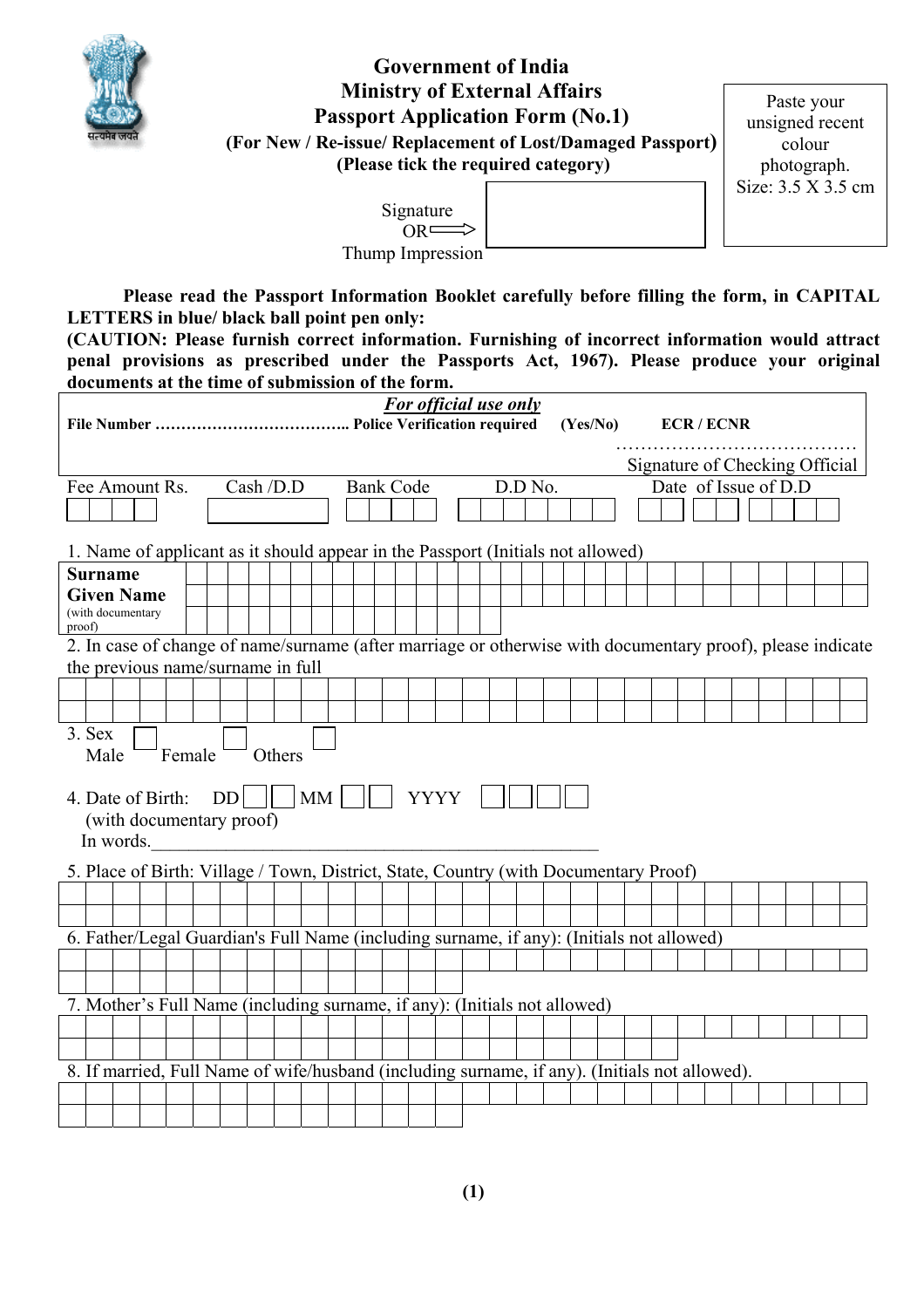|  |  |  |  |  |  |  | 8 (i) If divorced/widow/widower, Please indicate the category with documentary proof. |  |  |  |  |  |  |  |
|--|--|--|--|--|--|--|---------------------------------------------------------------------------------------|--|--|--|--|--|--|--|
|  |  |  |  |  |  |  |                                                                                       |  |  |  |  |  |  |  |

9. Current Residential Address (where staying presently), Residing since ………………………………. (In case of students, please see Section III of Passport Information Booklet)

|               |  |  |  |  |  |  |  |  |  |  |  |  |  |            |  | $\mu$ , and $\sigma$ is the choice of $\sigma$ is the control interference of $\sigma$ is the control $\sigma$ |  |  |  |  |  |  |  |
|---------------|--|--|--|--|--|--|--|--|--|--|--|--|--|------------|--|----------------------------------------------------------------------------------------------------------------|--|--|--|--|--|--|--|
|               |  |  |  |  |  |  |  |  |  |  |  |  |  |            |  |                                                                                                                |  |  |  |  |  |  |  |
|               |  |  |  |  |  |  |  |  |  |  |  |  |  |            |  |                                                                                                                |  |  |  |  |  |  |  |
|               |  |  |  |  |  |  |  |  |  |  |  |  |  |            |  |                                                                                                                |  |  |  |  |  |  |  |
| Telephone No. |  |  |  |  |  |  |  |  |  |  |  |  |  | Mobile No. |  |                                                                                                                |  |  |  |  |  |  |  |
|               |  |  |  |  |  |  |  |  |  |  |  |  |  |            |  |                                                                                                                |  |  |  |  |  |  |  |

9 (a) If you have been resident at your current address for less than one year, please furnish other addresses of your residence during the last one year.

 $\mathcal{L}_\text{max} = \mathcal{L}_\text{max} = \mathcal{L}_\text{max} = \mathcal{L}_\text{max} = \mathcal{L}_\text{max} = \mathcal{L}_\text{max} = \mathcal{L}_\text{max} = \mathcal{L}_\text{max} = \mathcal{L}_\text{max} = \mathcal{L}_\text{max} = \mathcal{L}_\text{max} = \mathcal{L}_\text{max} = \mathcal{L}_\text{max} = \mathcal{L}_\text{max} = \mathcal{L}_\text{max} = \mathcal{L}_\text{max} = \mathcal{L}_\text{max} = \mathcal{L}_\text{max} = \mathcal{$  $\mathcal{L}_\text{max}$  , and the contribution of the contribution of the contribution of the contribution of the contribution of the contribution of the contribution of the contribution of the contribution of the contribution of t

 $\mathcal{L}_\text{max} = \mathcal{L}_\text{max} = \mathcal{L}_\text{max} = \mathcal{L}_\text{max} = \mathcal{L}_\text{max} = \mathcal{L}_\text{max} = \mathcal{L}_\text{max} = \mathcal{L}_\text{max} = \mathcal{L}_\text{max} = \mathcal{L}_\text{max} = \mathcal{L}_\text{max} = \mathcal{L}_\text{max} = \mathcal{L}_\text{max} = \mathcal{L}_\text{max} = \mathcal{L}_\text{max} = \mathcal{L}_\text{max} = \mathcal{L}_\text{max} = \mathcal{L}_\text{max} = \mathcal{$ 

From……………..To…………………. From…………………To……………….

10. Permanent Address with PIN code (if the permanent address is same as the present address write "Same" only)

 $\mathcal{L}_\text{max}$  , and the contribution of the contribution of the contribution of the contribution of the contribution of the contribution of the contribution of the contribution of the contribution of the contribution of t

|  |  |  |  |  |  |  |  |  |  | $\mathbf{D}$ | $\mathbf{I}$ | $\mathbf N$ |  |  |  |
|--|--|--|--|--|--|--|--|--|--|--------------|--------------|-------------|--|--|--|

11. Details of latest held/existing Ordinary / Diplomatic / Official passport(s):

|  | (iii) In case passport was applied for and not issued, please give File No. & Date |
|--|------------------------------------------------------------------------------------|

|  |  |  |  | (iv) Has your passport(s) ever been lost / damaged (if so attach FIR and give details) |
|--|--|--|--|----------------------------------------------------------------------------------------|
|--|--|--|--|----------------------------------------------------------------------------------------|

11. (a) If you have returned to India on Emergency Certificate (EC) or were ever deported or repatriated, please furnish details:

………………………………………………………………………………………………………..

………………………………………………………………………………………………………….

#### 12. Other Details:

| . |
|---|

c) Height …………………cms.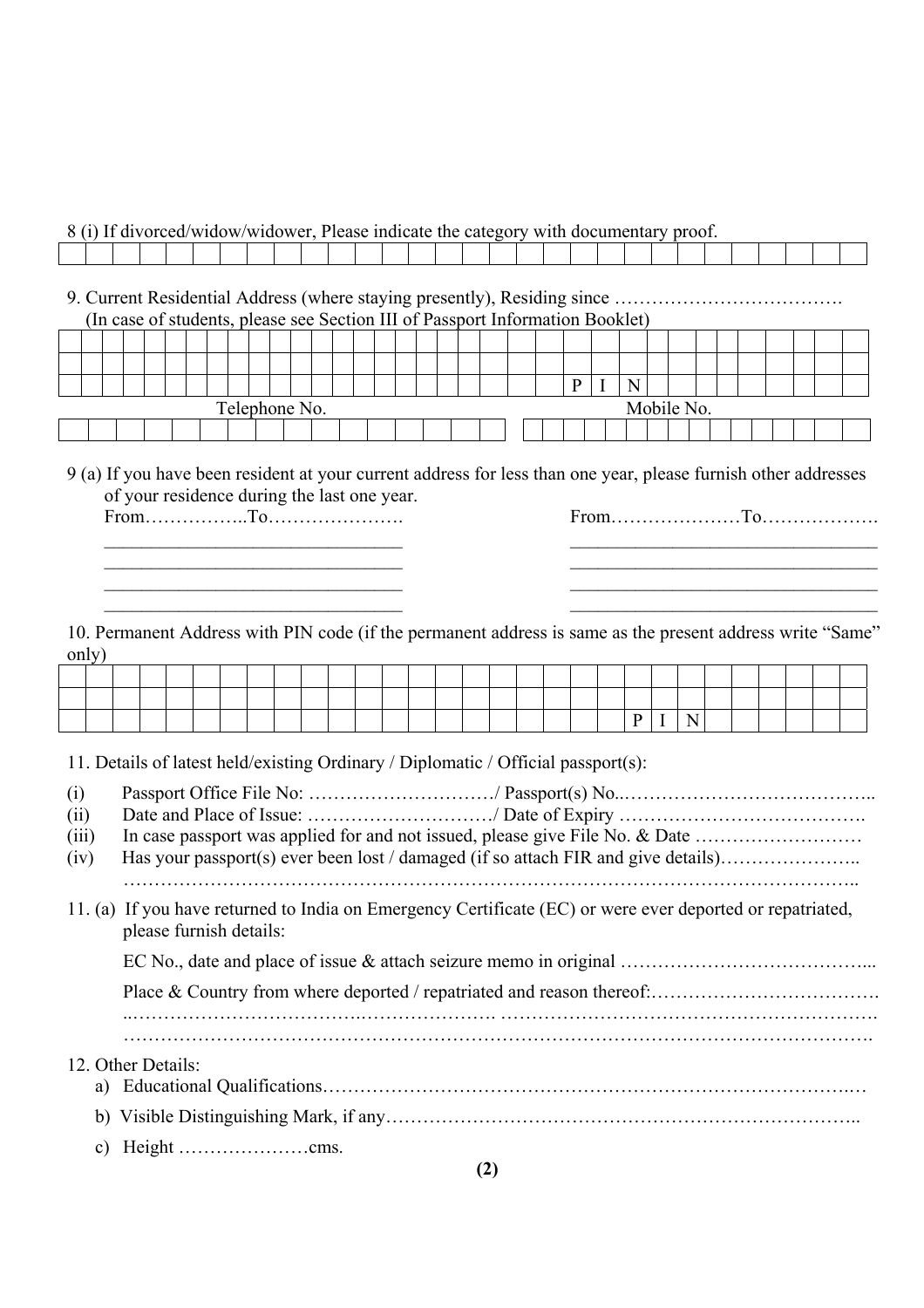| 13. Are you working in Central Government/ State Govt/ PSU/ Statutory Bodies (Y)es/ (N)o<br>If 'Yes' attach Identity Certificate (As per Annexure "B" of Passport Information booklet).                                                                                                                                                        |
|------------------------------------------------------------------------------------------------------------------------------------------------------------------------------------------------------------------------------------------------------------------------------------------------------------------------------------------------|
| If you have ever possessed any other citizenship, please indicate previous citizenship                                                                                                                                                                                                                                                         |
| 15. "Emigration Check Not Required" status? Yes/No<br>(Please note that all 10 and above qualified applicants are eligible for ECNR status.)<br>If yes, mention the eligible category (see Section III of Passport Information Booklet) and enclose copy<br>of relevant certificate/document                                                   |
| 16. In case of minors (applicant below the age of 18), if <b>EITHER</b> of the parents hold a Valid Indian<br>Passport or has applied for it give the following details. Please see and fill up attached Annexure-H.                                                                                                                           |
| Date & Place of Issue/ Application<br>Passport/File No.<br>Mother                                                                                                                                                                                                                                                                              |
| Father                                                                                                                                                                                                                                                                                                                                         |
| 17. (a) Have you at any time during the period of Five years immediately preceding the date of this<br>application been convicted by a court in India for any criminal offence $\&$ sentenced to imprisonment<br>for two years or more? If so, give name of the court, case number and relevant sections of Law.<br>(Attach copy of judgement) |
| (b) Are any criminal proceedings pending against you before a court in India? If so, give name of court,<br>case number and relevant sections of Law.                                                                                                                                                                                          |
| (c) If answer at (b) is (Y)es, please furnish No Objection Certificate from competent court for grant of<br>Passport.                                                                                                                                                                                                                          |
|                                                                                                                                                                                                                                                                                                                                                |
| (d) Have you been ever refused/denied passport? If yes, give details:                                                                                                                                                                                                                                                                          |
|                                                                                                                                                                                                                                                                                                                                                |
| (e) Has your passport ever been impounded / revoked? If yes, give details:                                                                                                                                                                                                                                                                     |
|                                                                                                                                                                                                                                                                                                                                                |
| (f) Have you ever applied/granted political asylum by any foreign country? If yes, give details.                                                                                                                                                                                                                                               |
|                                                                                                                                                                                                                                                                                                                                                |
| 18. Particulars of person to be intimated in the event of death or accident:<br>Name<br>Address                                                                                                                                                                                                                                                |
|                                                                                                                                                                                                                                                                                                                                                |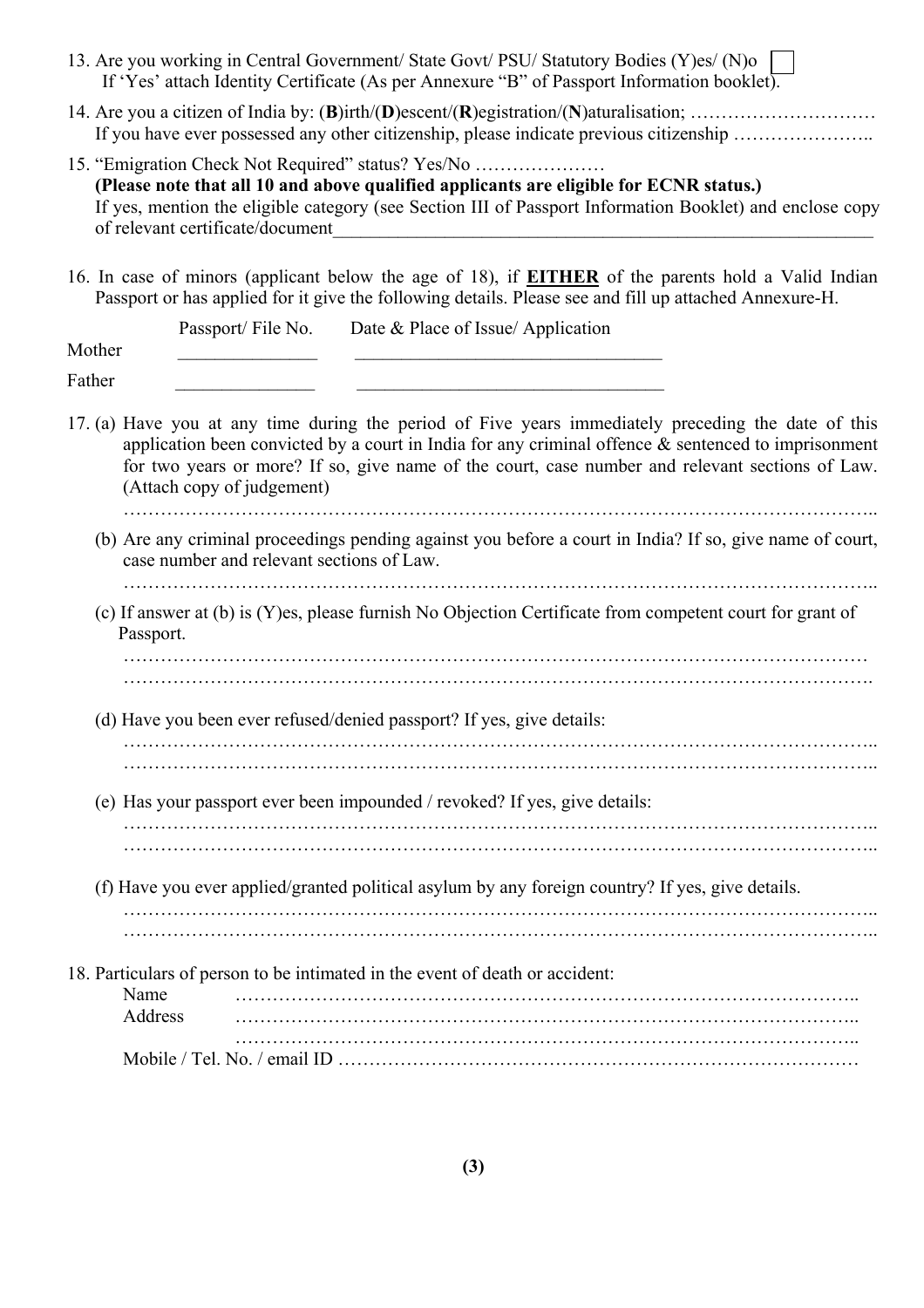#### 19. Self Declaration:

I owe allegiance to the sovereignty, unity & integrity of India, and have not voluntarily acquired citizenship or travel documents of any other country. I have not lost, surrendered or been deprived of citizenship of India. The information given by me in this form and enclosures is true and I am solely responsible for its accuracy. I am aware that it is an offence under the Passports Act, 1967 to furnish any false information or to suppress any material information with a view to obtaining a passport or any other travel document.

I further declare that I have no other passport/ travel document.

| Date $\dots\dots\dots\dots$ | (Signature/Thumb Impression of Applicant)<br>(Left Hand Thumb Impression if male and Right)<br>Hand Thumb Impression if female) |
|-----------------------------|---------------------------------------------------------------------------------------------------------------------------------|
|                             |                                                                                                                                 |
| 20. Enclosures:             |                                                                                                                                 |
|                             |                                                                                                                                 |
|                             |                                                                                                                                 |
|                             |                                                                                                                                 |

### (For Official Use Only)

| <b>Checked by Name</b>    | Signature/date |
|---------------------------|----------------|
| <b>Granted by Name</b>    | Signature/date |
| <b>Scanned by Name</b>    | Signature/date |
| <b>Dispatched by Name</b> | Signature/date |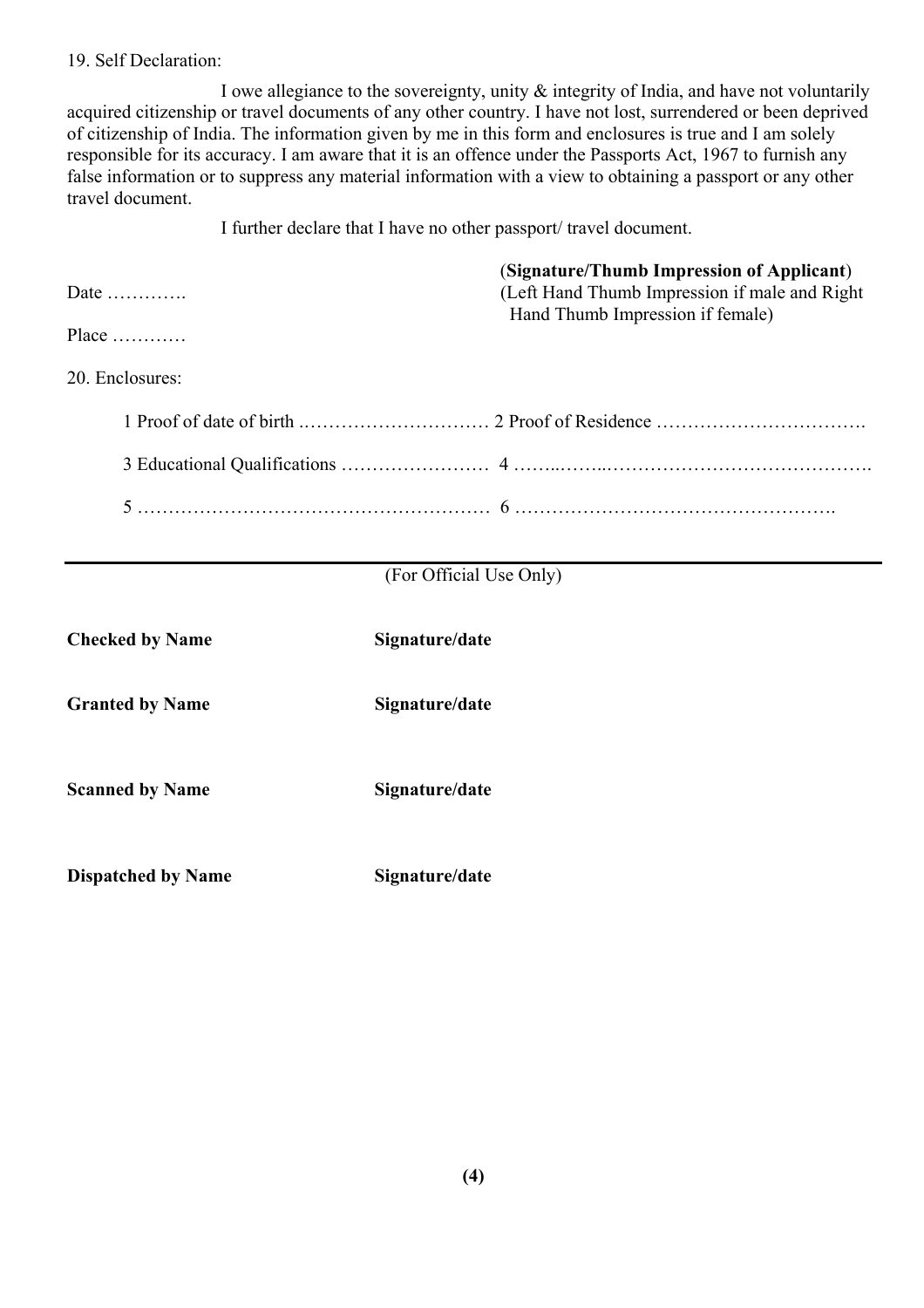| PERSONAL PARTICULARS FORM |
|---------------------------|
| (In Duplicate)            |

|    | (a) Has the applicant ever changed name?                                                            |                                                                                                                                                                                                                                                                    |  |
|----|-----------------------------------------------------------------------------------------------------|--------------------------------------------------------------------------------------------------------------------------------------------------------------------------------------------------------------------------------------------------------------------|--|
|    |                                                                                                     |                                                                                                                                                                                                                                                                    |  |
|    |                                                                                                     |                                                                                                                                                                                                                                                                    |  |
| 6. |                                                                                                     |                                                                                                                                                                                                                                                                    |  |
| 7. |                                                                                                     |                                                                                                                                                                                                                                                                    |  |
|    | (Surname)                                                                                           | (Name)                                                                                                                                                                                                                                                             |  |
|    |                                                                                                     | (Surname) (Name)                                                                                                                                                                                                                                                   |  |
|    |                                                                                                     | c) Husband / wife $\ldots$ $\ldots$ $\ldots$ $\ldots$ $\ldots$ $\ldots$                                                                                                                                                                                            |  |
|    |                                                                                                     | (Surname) (Name)                                                                                                                                                                                                                                                   |  |
| 8  | a) Permanent Address & Tel. No.<br>along with Police Station                                        | 8(b) Present Residential Address & Tel. No, along with<br>Police Station and residing since                                                                                                                                                                        |  |
|    |                                                                                                     |                                                                                                                                                                                                                                                                    |  |
|    |                                                                                                     |                                                                                                                                                                                                                                                                    |  |
| 9. | for each address with Police station.<br>$From \dots 10.$ To $10.$                                  | If you have not been resident at the address given at COLUMN 8(b) continuously for the last one year,<br>please furnish other address(es) with duration(s) resided (Please furnish an additional set of P P Forms                                                  |  |
|    | for the applicant.<br>(1) Name, Address & Tel. No.                                                  | <u> 1989 - Johann John Stein, market fan it ferskearre fan it ferskearre fan it ferskearre fan it ferskearre fan i</u><br>10. References: Names and Addresses of two responsible persons in the applicant's locality who can vouch<br>(2) Name, Address & Tel. No. |  |
|    | 11. Citizenship of India by:<br>12. Furnish details of previous passport / travel document, if any: | Birth $\Box$ Descent $\Box$ Registration $\Box$<br>Naturalization                                                                                                                                                                                                  |  |
|    | <b>For Police Use Only</b>                                                                          | <b>Signature or Thumb Impression of the applicant</b><br>(Left Hand T.I. if male and Right Hand T.I. if female)                                                                                                                                                    |  |
|    | Recommended Passport: YES/NO                                                                        |                                                                                                                                                                                                                                                                    |  |
|    |                                                                                                     | (5)                                                                                                                                                                                                                                                                |  |